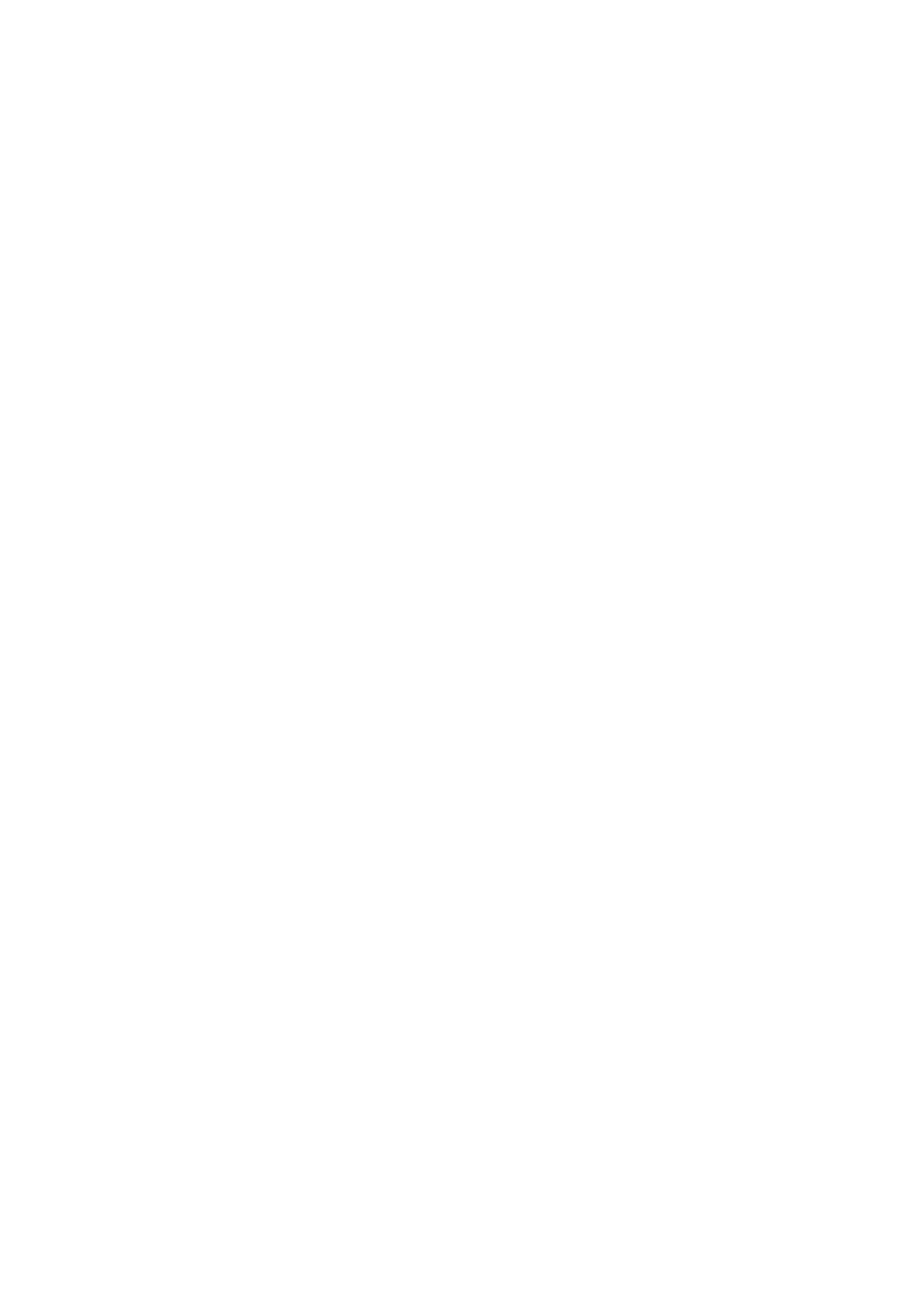#### THE CONSTITUTION OF KENYA

THE CONSTITUTION OF KENYA REVIEW ACT, 2008 (*No. 9 of 2008*)

#### **THE NEW CONSTITUTION OF KENYA PROMULGATION**

[L.N. 133/2010.]

L.S.

By His Excellency the Honourable Mwai Kibaki, President and Commander-in-Chief of the Armed Forces of the Republic of Kenya.

WHEREAS the people of Kenya, in exercise of their sovereign right to replace the Constitution, ratified the proposed New Constitution of Kenya through a referendum held on the 4th August, 2010, in accordance with the provisions of section 47A of the Constitution of Kenya and Part V of the Constitution of Kenya Review Act, 2008;

AND WHEREAS the Constitution of Kenya (Amendment) Act, 2008 and the Constitution of Kenya Review Acts of 1997 and 2008, as variously amended, provided a legal framework for the comprehensive review and replacement of the current Constitution by the people of Kenya, which ensured that the review process—

- (a) accommodated the diversity of the Kenyan people, including socio economic status, race, ethnicity, gender, religious faith, age, occupation, learning, persons with disabilities and the disadvantaged and was guided by respect for the universal principles of human rights, gender equity and democracy;
- (b) provided the people of Kenya an opportunity to actively, freely and meaningfully participate in generating and debating proposals to alter the Constitution;
- (c) resulted in a new Constitution which faithfully reflected the wishes of the people of Kenya;

AND WHEREAS for the last two decades, the people of Kenya have yearned for a new Constitution which—

- (a) guarantees peace, national unity and integrity of the Republic of Kenya in order to safeguard the well-being of the people of Kenya;
- (b) establishes a free and democratic system of Government that ensures good governance, constitutionalism, the rule of law, human rights and gender equity;
- (c) recognises and demarcates divisions of responsibility among the various state organs, including the executive, the legislature and the judiciary, so as to create checks and balances between them and to ensure accountability of the Government and its officers to the people of Kenya;
- (d) promotes the people's participation in the governance of the country through democratic, free and fair elections and the devolution and exercise of power and further ensures the full participation of the people in the management of public affairs;
- (e) respects the pride of the people of Kenya in their ethnic, cultural and religious diversity and their determination to live in peace and unity as one indivisible sovereign nation;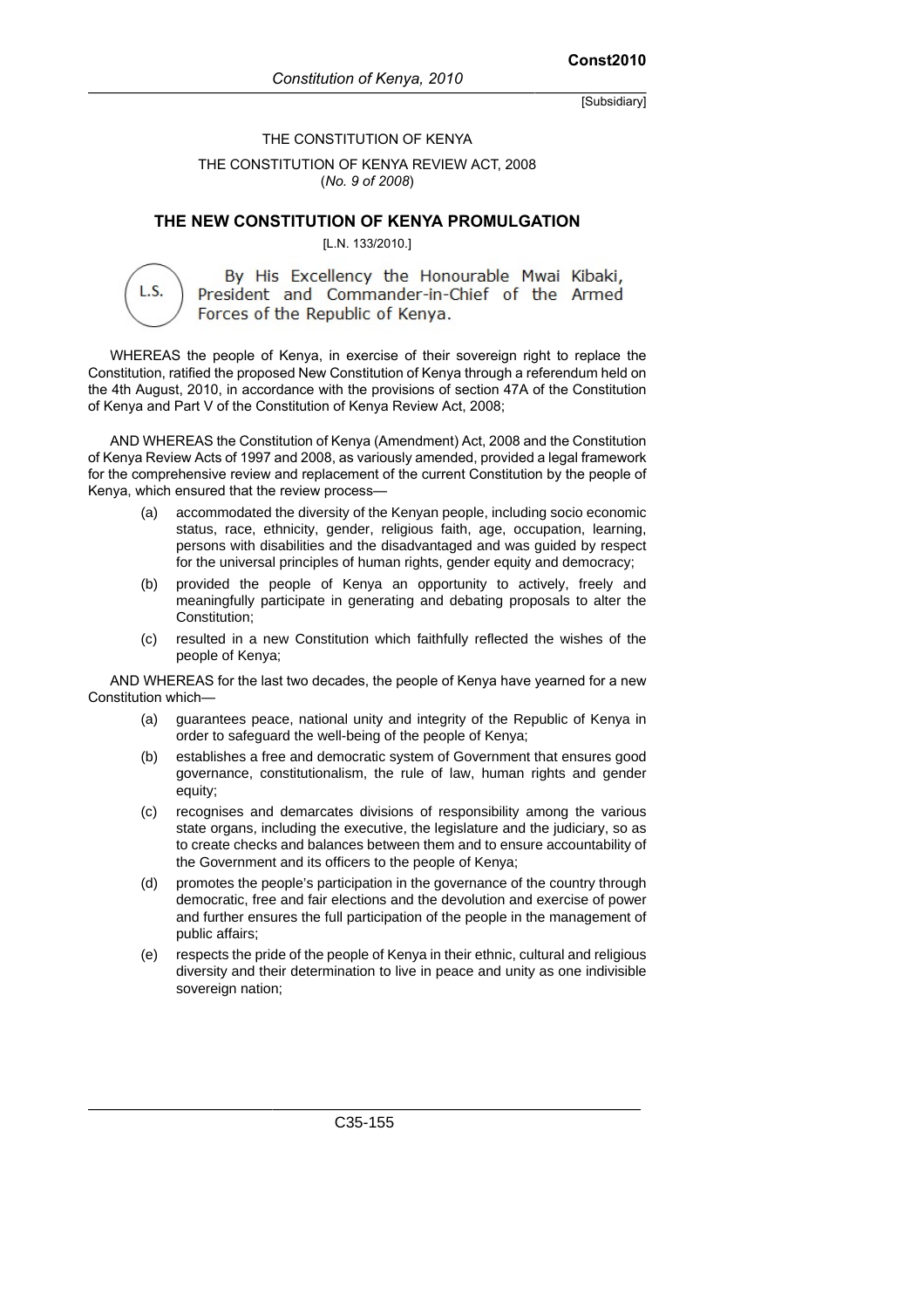- (f) ensures the provision of basic needs of all Kenyans through the establishment of an equitable framework for economic growth and equitable access to national resources;
- (g) strengthens national integration and unity and commits Kenyans to peaceful resolution of national issues through dialogue and consensus;

NOW THEREFORE, in exercise of the powers conferred on me by section 47A (6) of the Constitution of Kenya and section 43A of the Constitution of Kenya Review Act, 2008, I, Mwai Kibaki, President and Commander-in-Chief of the Armed Forces of the Republic of Kenya, declare that the Constitution set out in the Schedule shall be the new Constitution of Kenya with effect from the 27th August, 2010.

SCHEDULE—(*The Constitution of Kenya*).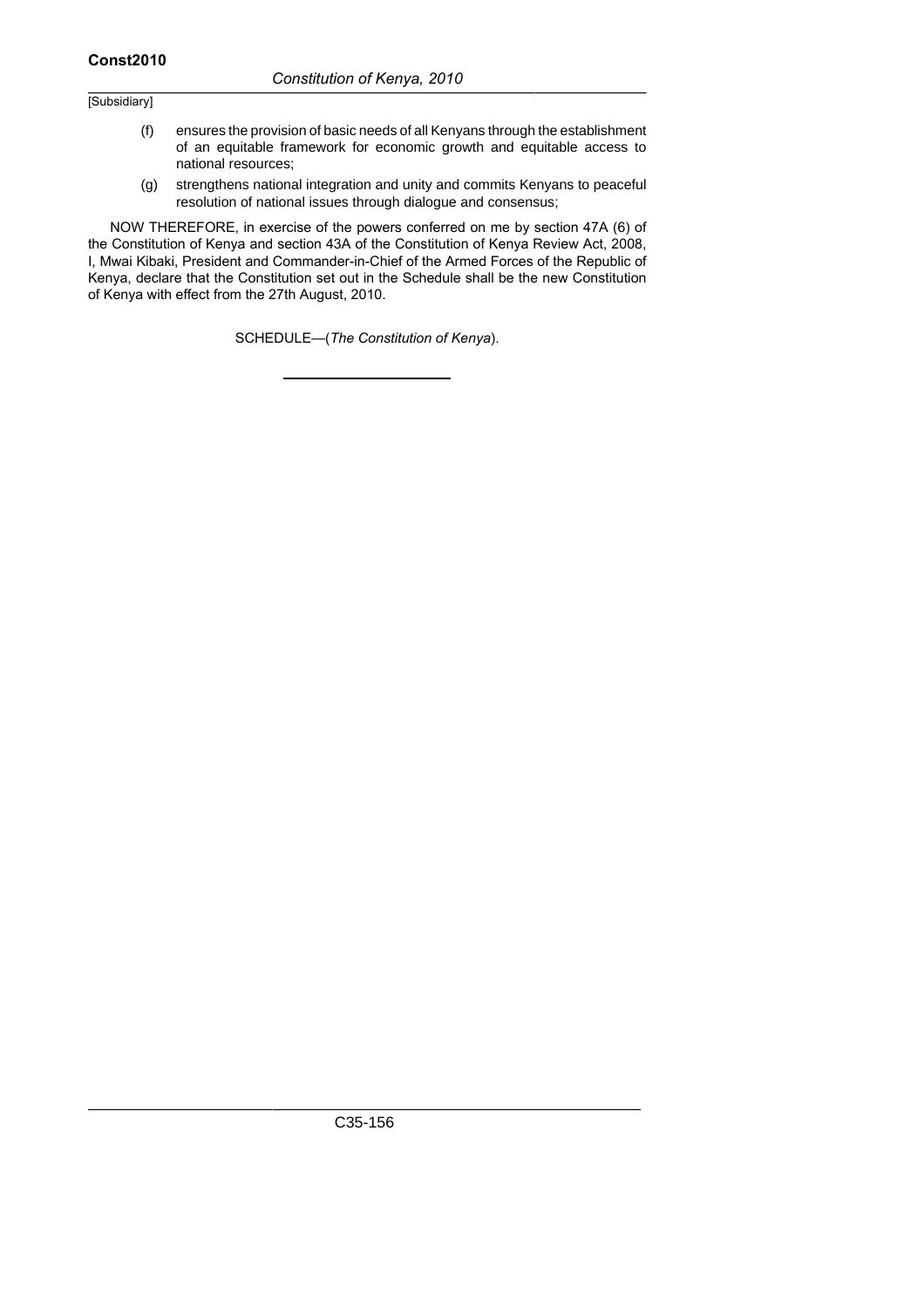#### CONSTITUTION OF KENYA

#### **CONCERNING CREATION OF A COMMEMORATIVE AWARD**

#### [L.N. 197/2010.]

#### PROCLAMATION

L.S.

By His Excellency the Hon. Mwai Kibaki, President and Commander-in-Chief of the Defence Forces of the Republic of Kenya.

IN EXERCISE of the powers vested in me by section 132(4)(c) of the Constitution of Kenya and all other powers enabling me in that behalf, I, Mwai Kibaki, President and Commander-in-Chief of the Defence Forces of the Republic of Kenya, create the commemorative award specified in the First Schedule and establish in respect thereof the rules set out in the Second Schedule.

#### FIRST SCHEDULE

#### PROMULGATION OF THE NEW CONSTITUTION COMMEMORATIVE MEDAL

#### SECOND SCHEDULE

#### RULES GOVERNING THE COMMEMORATIVE AWARD

1. The Medal shall be known as the "Promulgation of the New Constitution Commemorative Medal."

2. The Medal shall consist of cupro-nickel with beaded finish designed round with an insignia of the President holding the New Constitution Booklet aloft on the top side with the wording "PRESIDENT MWAI KIBAKI-PROMULGATION OF NEW CONSTITUTION" and on the reverse shall be the map of Kenya and the Emblem of Justice.

3. The Medal may be awarded to all members of the Disciplined Services, recommended Public Service Officers, political leaders, members of the Defence Forces and other uniformed services and to prominent personalities who contributed significantly to the realization of the New Constitution of 27th August, 2010.

4. Non-Kenyan may be awarded the Medal.

5. The Medal may be awarded posthumously approval of the award of the medal shall maintain records of the names.

6. The officers to whom authority has been delegated for the approval of the award of the media shall maintain records of the names of those to whom it has been awarded and publish those names in appropriate orders.

7. The Medal shall be worn on the left breast pendant from its riband in such a position in regard to other orders, decorations or medals.

8. The issue of the Promulgation of the New Constitution Commemorative Medal shall be restricted to a single award on the anniversary of the Promulgation of the New Constitution, the  $27<sup>th</sup>$  August, 2010.

9. The President may annul the award of the medal and may also restore it after annulment and any annulment or restoration shall be published in the Kenya *Gazette*.

C35-157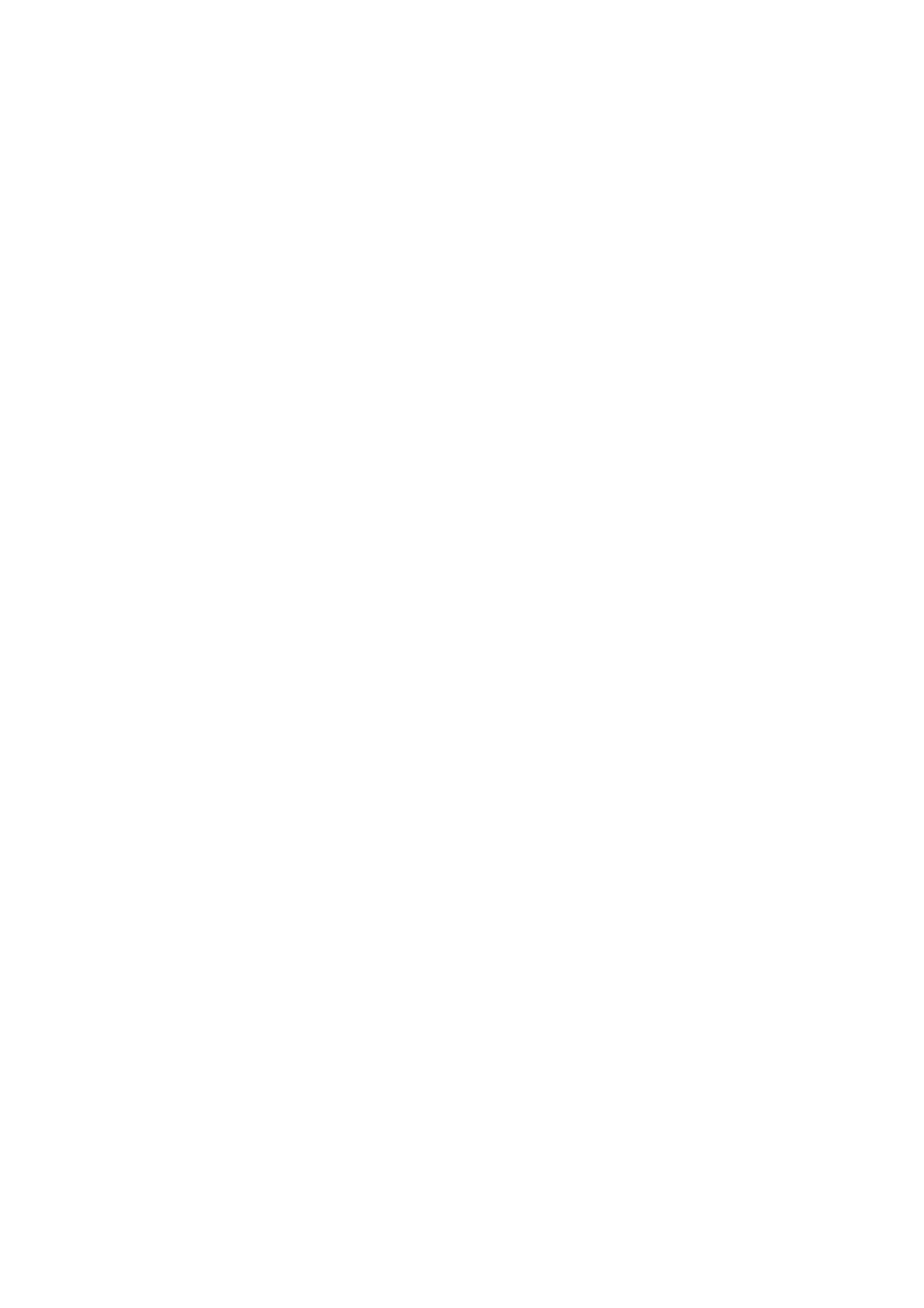# CONSTITUTION OF KENYA

# **PUBLIC PROSECUTIONS – DELEGATION OF POWERS**

[L.N. 72/2005, L.N. 134/2010, L.N. 104/2011.]

IN EXERCISE of the powers conferred by Article 157(9) of the Constitution of Kenya, the Director of Public Prosecutions orders that all powers vested in him by Article 157(4) and (6) of the Constitution shall be exercised by the persons for the time being holding the offices specified in the Schedule, acting in accordance with his general or special instructions.

#### SCHEDULE

Chief Public Prosecutor.

Deputy Chief Public Prosecutor.

Chief State Counsel.

Special Public Prosecutor.

Senior Deputy Prosecution Counsel.

Deputy Prosecution Counsel.

Assistant Deputy Public Prosecutor/Senior Principal State.

Counsel/Senior Principal Prosecution Counsel.

Principal State Counsel/Principal Prosecution Counsel.

Senior State Counsel/Senior Prosecution Counsel.

State Counsel/Prosecution Counsel.

This Notice shall be deemed to have come into operation on the 20th June, 2011.

Legal Notice No. 134 of 2010 is revoked.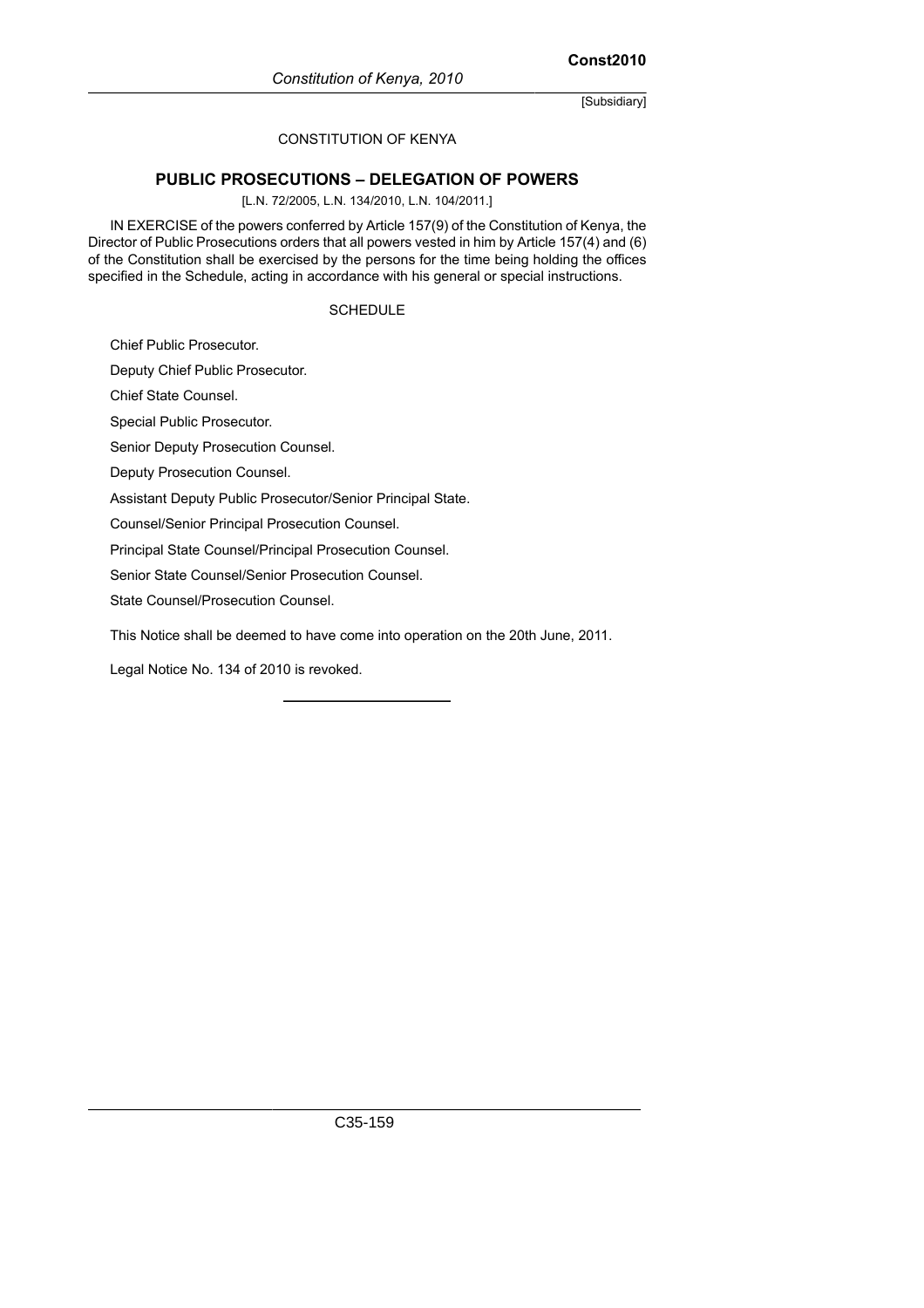# CONSTITUTION OF KENYA

# **PUBLIC PROSECUTIONS – DELEGATION OF POWERS**

#### [L.N. 138/2012.]

IN EXERCISE of the powers conferred by article 157(9) of the Constitution of Kenya, the Director of Public Prosecutions orders that all powers vested in him by article 157(4) and (6) of the Constitution shall be exercised by the persons for the time being holding the offices specified in the Schedule, acting in accordance with his general or special instructions.

#### SCHEDULE

Deputy Director of Public Prosecutions.

Senior Assistant Director of Public Prosecutions.

Assistant Director of Public Prosecutions.

Senior Principal Prosecution Counsel.

Principal Prosecution Counsel.

Senior Prosecution Counsel.

Prosecution Counsel I.

Prosecution Counsel II.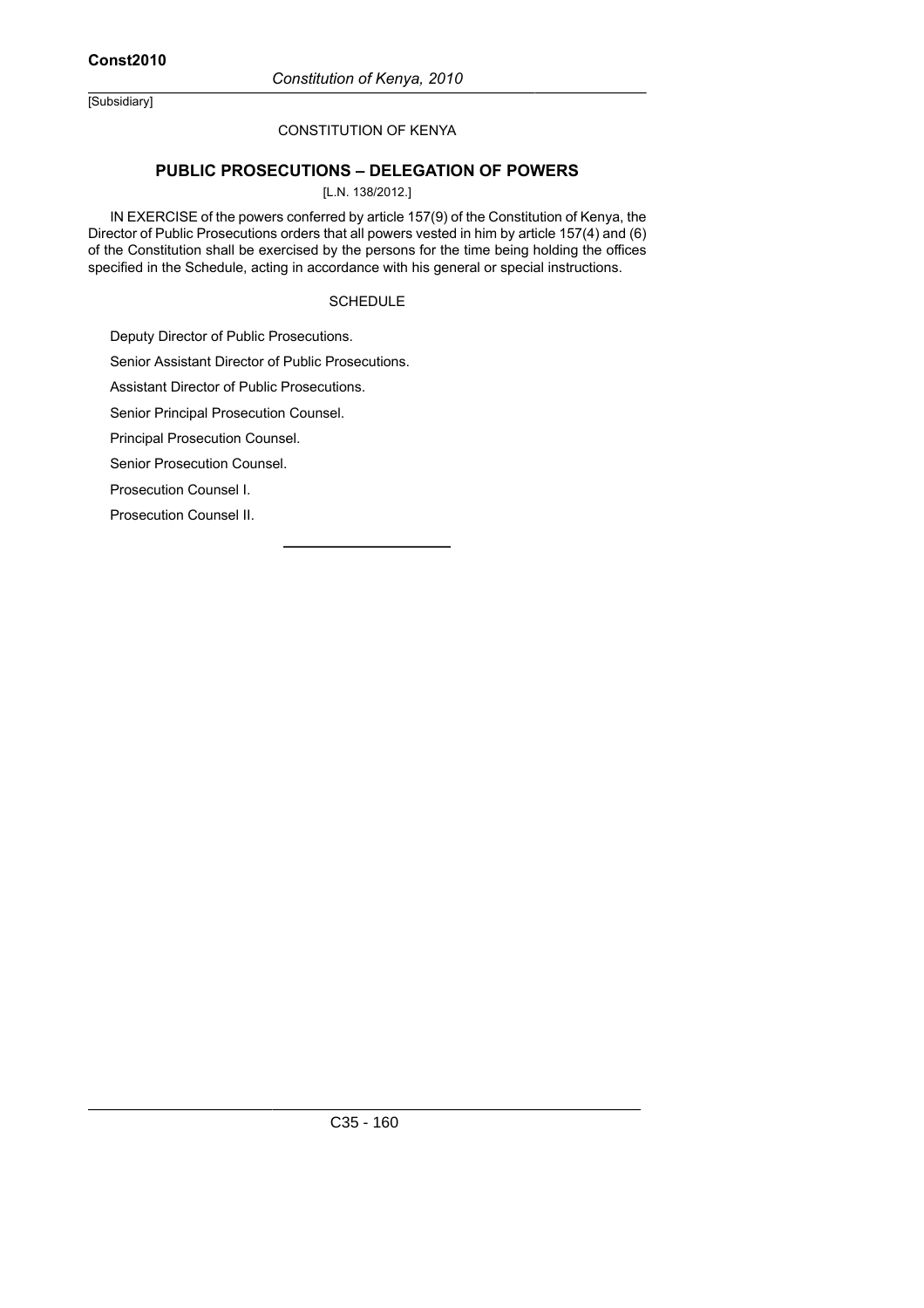**Const2010**

[Subsidiary]

#### CONSTITUTION OF KENYA

#### PROCLAMATION

# **CONCERNING CREATION OF A COMMEMORATIVE AWARD**

#### [L.N. 106/2012.]

By His Excellency the Honourable Mwai Kibaki, President and Commander-in-Chief of the Defence Forces of the Republic of Kenya.

In Exercise of the powers conferred by section 23 of the former Constitution and all powers enabling me in that behalf, I, Mwai Kibaki, President and Commander-in-Chief of the Defence Forces of the Republic of Kenya, create the commemorative award specified in the First Schedule and establish in respect thereof the rules set out in the Second Schedule.

#### FIRST SCHEDULE

# THE LINDA NCHI CAMPAIGN MEDAL

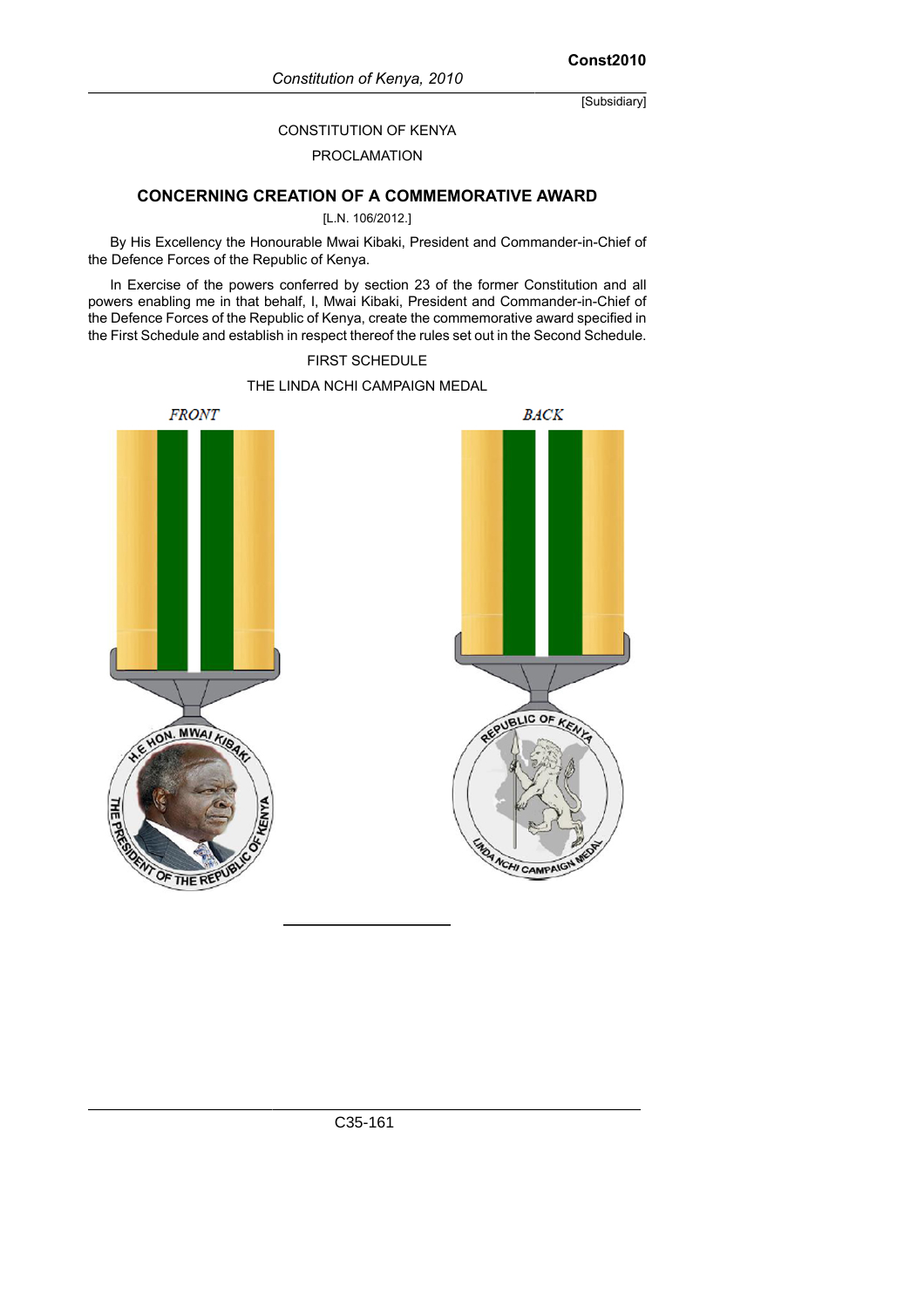#### SECOND SCHEDULE

#### RULES GOVERNING THE COMMEMORATIVE AWARD

**1.** The medal shall be known as "The Linda Nchi Campaign Medal" (hereinafter referred to as "the medal").

**2.** The medal shall consist of a cupro-nickel finishing polished and circular in design measuring 36 millimetres in diameters bearing an insignia of the head and bust image of the President of the Republic of Kenya at the centre surrounded by the inscriptions "H.E. HON. MWAI KIBAKI" and the "PRESIDENT OF THE REPUBLIC OF KENYA" on the observe and on the reverse it shall depict a lion holding a spear surmounted on the map of Kenya in its background surrounded with the inscriptions "REPUBLIC OF KENYA" and "LINDA NCHI CAMPAIGN MEDAL". The medal is suspended from a bead and on a ring. The ring is attached to a ribbon, 32 millimetres in width and on 50 millimetres in length. On the ribbon bar are golden stripes at each end of 35 millimetres and two small stripes of green colour separated in the middle by a thin white stripe at the centre measuring 4 millimetres.

**3.** The medal shall be awarded to all ranks of the Kenya Army, the Kenya Air Force, the Kenya Navy and the National Police Service who have served for at least thirty days, not necessarily consecutively, in Operation Linda Nchi, an operation against the Al-Shabaab in the operation area.

**4.** For the purpose of this proclamation—

- (a) **"Operation Area"** means the territory of the Republic of Somalia including its territorial seas and the exclusive economic zone; and
- (b) **"serving in an operation area"** means either being stationed in the Operation Area or accompanying or escorting a convoy or carrying out operational flights or operational maritime manoeuvres into the Operation Area.
- **5.** Notwithstanding paragraph 3, the medal shall be awarded to—
	- (a) all ranks of the Kenya Defence forces who participated or assisted in the planning of the operations against Al Shabaab and in the command and control of the Kenya Defence Forces during the operation; and
	- (b) the aircrew of all ranks who flew sorties or missions during the operation.

**6.** The medal may be awarded posthumously to a deceased officer and it shall not be mandatory that the officer should have served for at least thirty cumulative days in the Operation Area before the date of death, provided that the proximate cause of death arose in the Operation Area.

**7.** The officer to whom authority has been delegated for the approval of the award of the medal shall maintain records of the names of those to whom the medal has been awarded and publish those names in the appropriate order.

**8.** The medal shall be worn on the left breast pendant from its ribband in such a position in regard to other orders, decorations and medals.

**9.** The President may annul and restore the award of the medal by notice in the Gazette.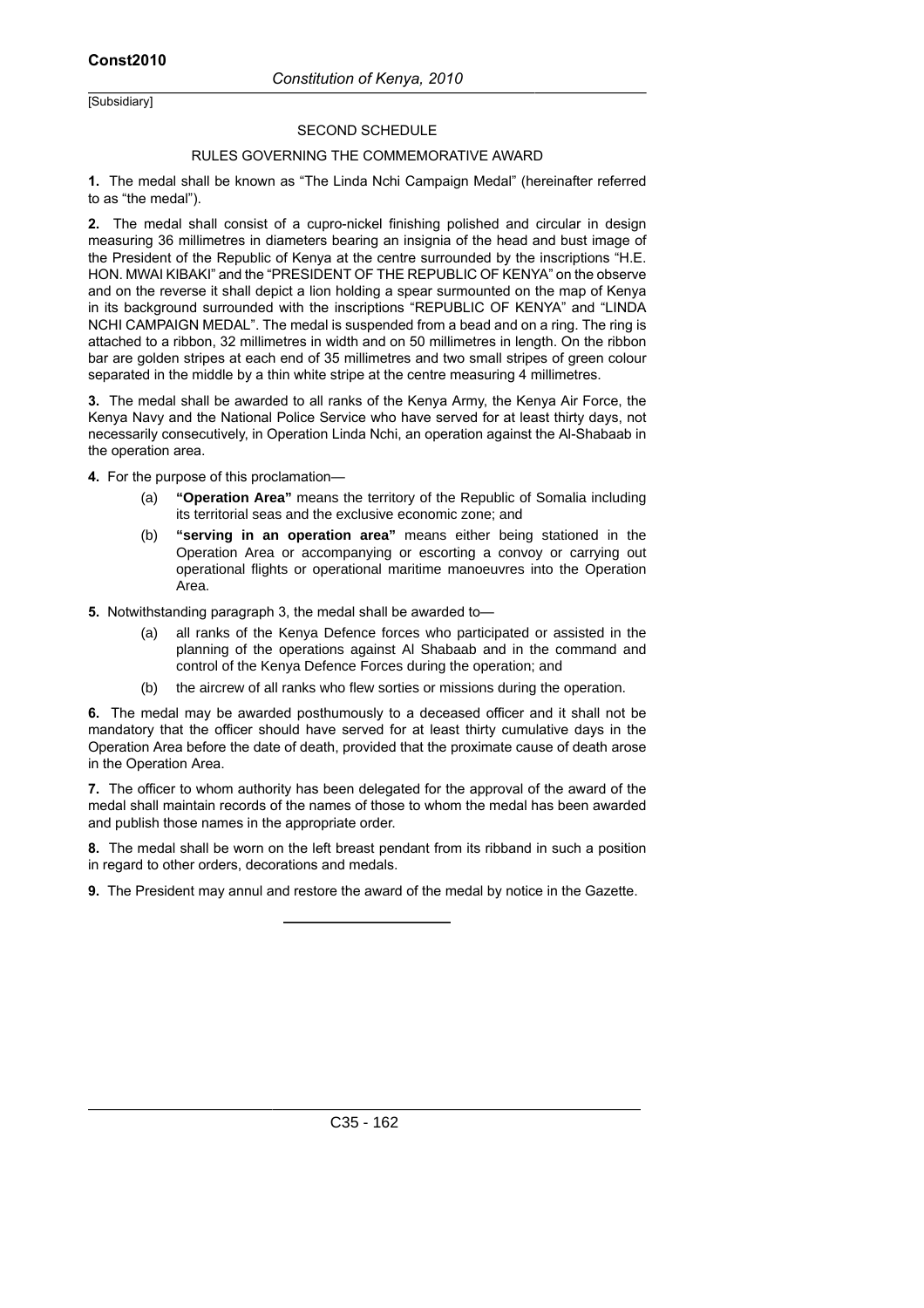# CONSTITUTION OF KENYA

# **FIRST SITTING OF THE NATIONAL ASSEMBLY**

[L.N. 55/2013.]

In Exercise of the powers conferred by Article 126(2) of the Constitution of Kenya, I, Mwai Kibaki, President and Commander-in-Chief of the Kenya Defence Forces appoint that the first sitting of the National Assembly of the Eleventh Parliament shall be held at the main Parliament Buildings, Nairobi, on Thursday, 28th March, 2013, at 9.00 a.m.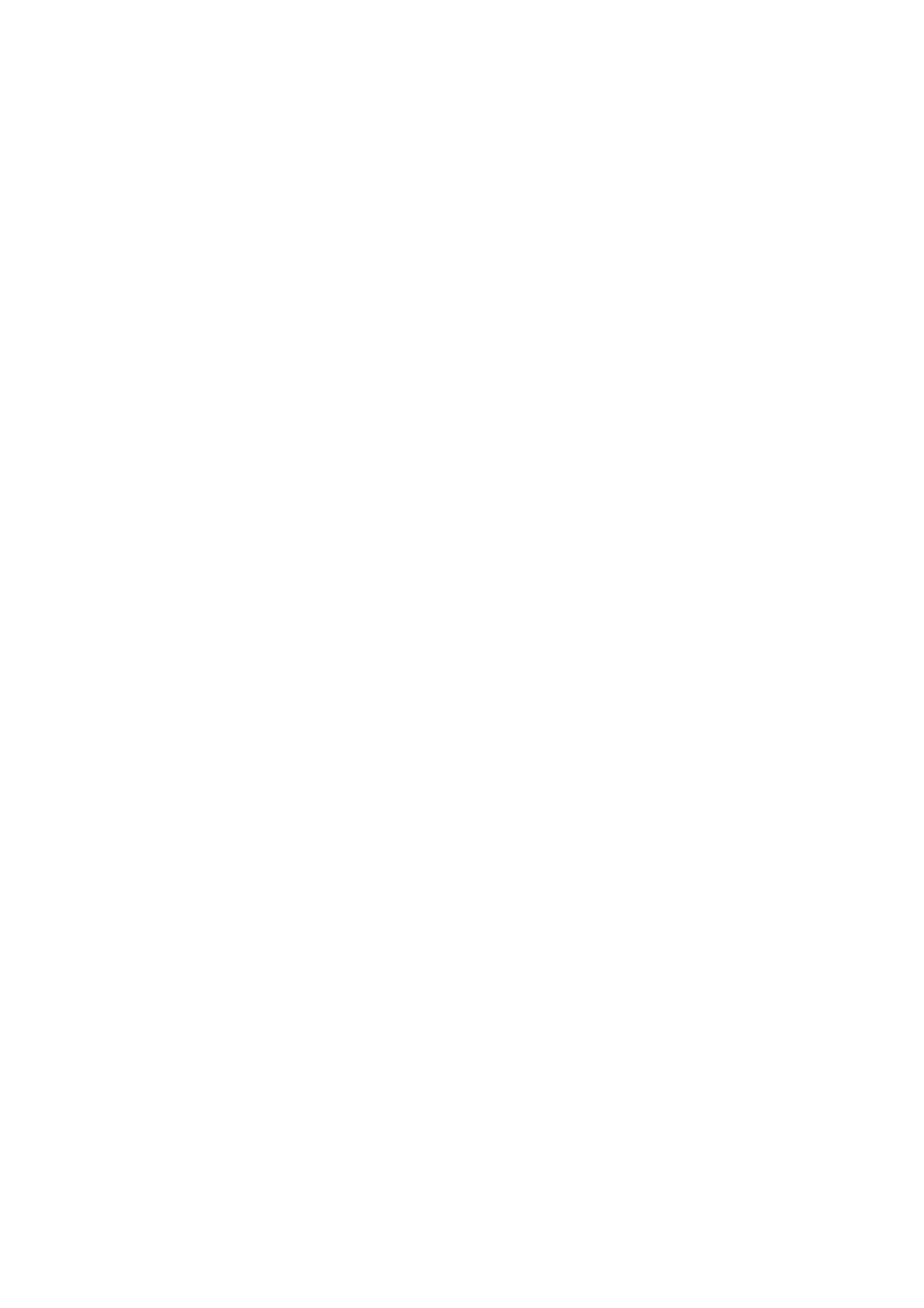## CONSTITUTION OF KENYA

# **FIRST SITTING OF THE SENATE**

[L.N. 56/2013.]

In Exercise of the powers conferred by Article 126(2) of the Constitution of Kenya, I, Mwai Kibaki, President and Commander-in-Chief of the Kenya Defence Forces appoint that the first sitting of the Senate shall be held at the Kenyatta International Conference Centre, Nairobi, on Thursday, 28th March, 2013, at 9.00 a.m.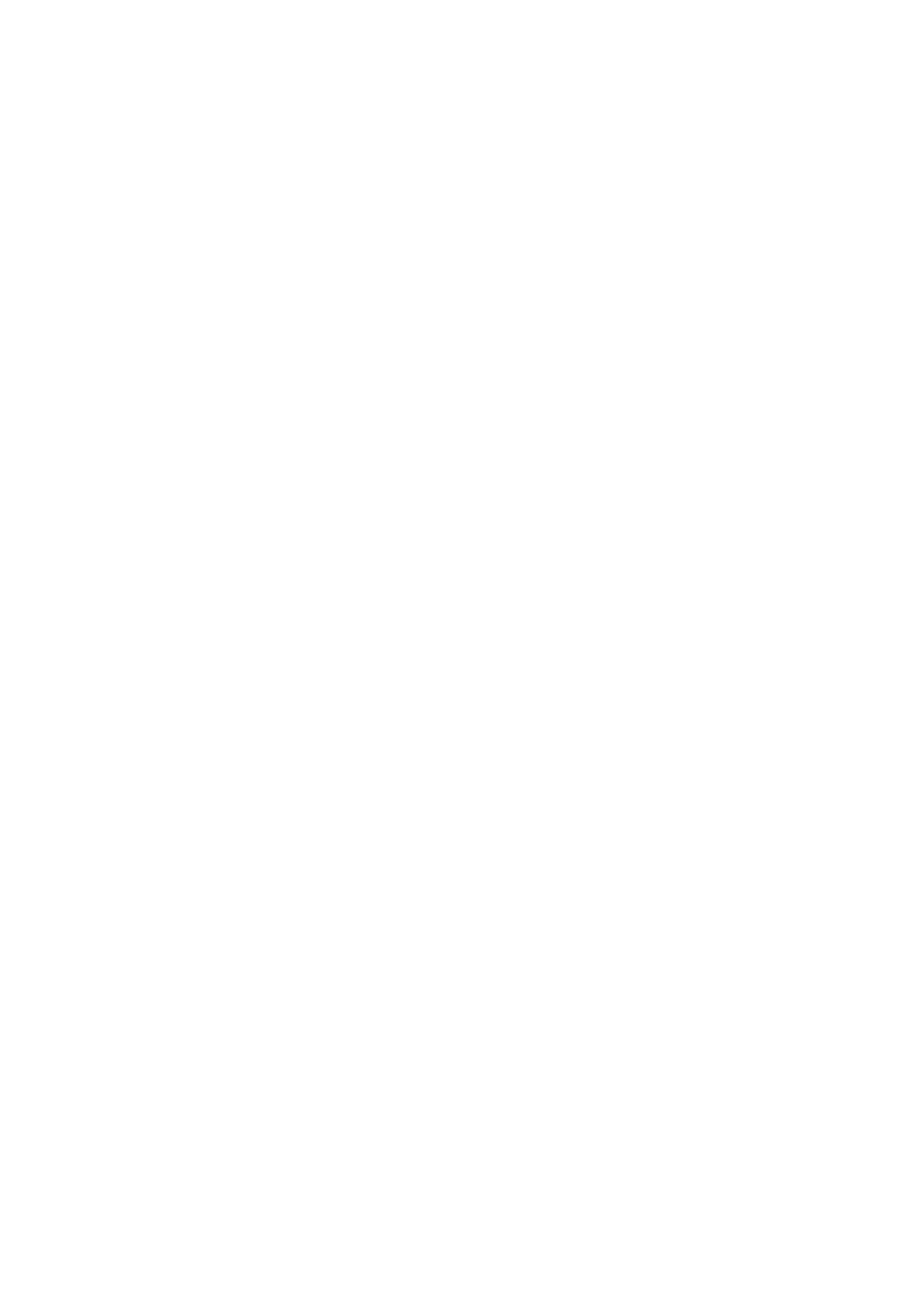# **Const2010**

[Subsidiary]

# **CONSTITUTION OF KENYA (PROTECTION OF RIGHTS AND FUNDAMENTAL FREEDOMS) PRACTICE AND PROCEDURE RULES, 2013**

ARRANGEMENT OF RULES

# PART I – PRELIMINARY

# *Rule*

- 1. Citation.
- 2. Interpretation.
- 3. Scope and objectives.

# PART II – PROCEDURE FOR INSTITUTING COURT PROCEEDINGS

- 4. Contravention of rights or fundamental freedoms.
- 5. Addition, joinder, substitution and striking out of parties.
- 6. Friend of the Court.
- 7. Interested party.
- 8. Place of filing.
- 9. Notice of institution of the petition.
- 10. Form of petition.
- 11. Documents to be annexed to affidavit or petition.
- 12. Registrar to assist in filing of petitions.
- 13. Petitions filed under certificate of urgency.
- 14. Service of petition.
- 15. Reply to a petition.
- 16. Failure to respond within stipulated time.
- 17. Consolidation.
- 18. Amendment of pleadings.
- 18. Amendment of pleadings.
- 19. Formal applications.

# PART III – HEARING AND DETERMINATION OF COURT PROCEEDINGS

- 20. Hearing of petition.
- 21. Evaluating petition for directions and allocating hearing dates.
- 22. Written submissions.
- 23. Conservatory or interim orders.
- 24. Application under rule 23.
- 25. Setting aside, varying or discharge.
- 26. Costs.
- 27. Withdrawal or discontinuance.
- 28. Acquiescence.
- 29. Settlement by consent.
- 30. Extension of time.
- 31. Use of alternative dispute resolution.
- 32. Stay pending appeal.
- 33. Court Fees.
- 34. Waiver of court fees.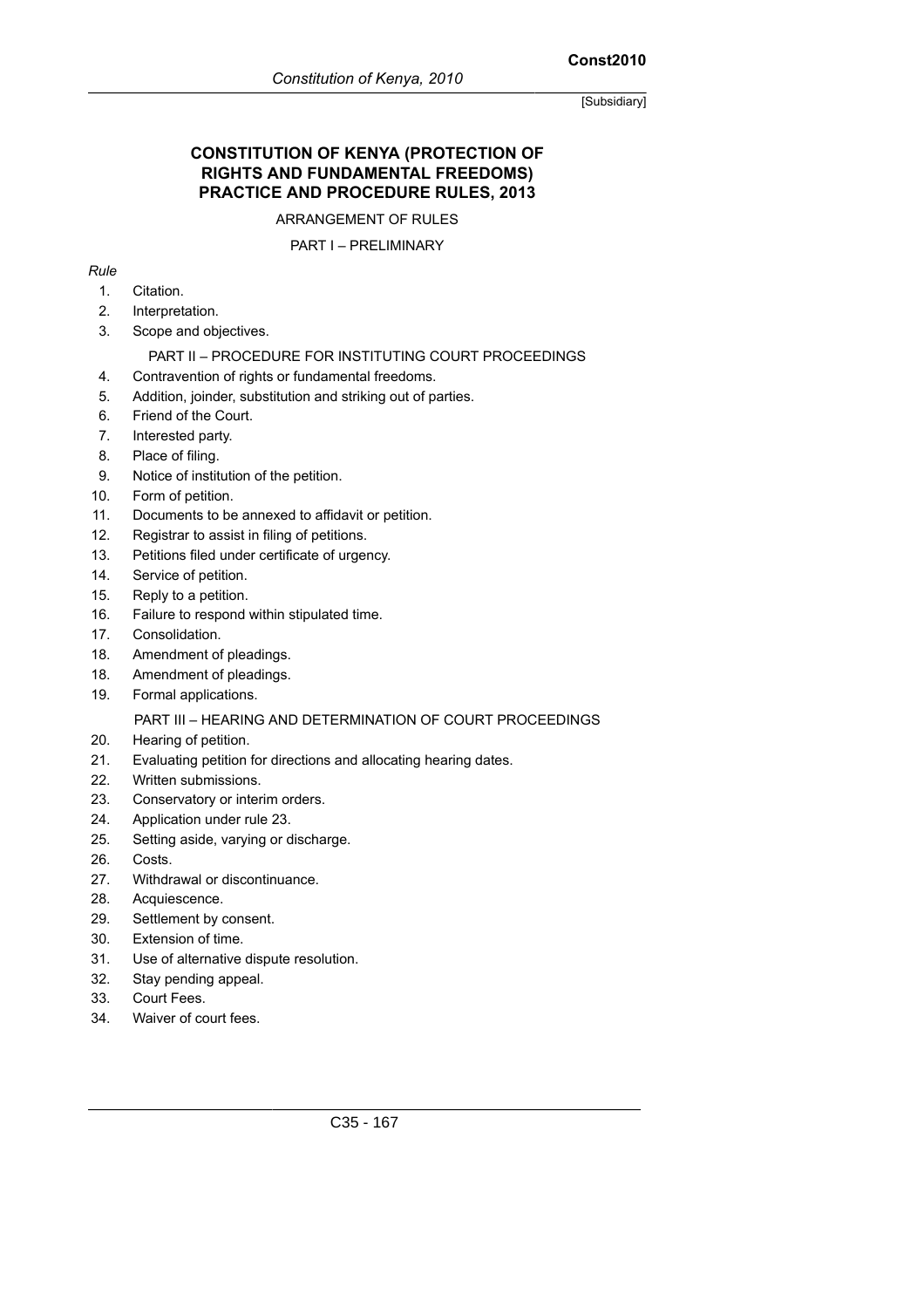*Constitution of Kenya, 2010*

# [Subsidiary]

- 35. Practice Directions.
- 36. Review.

SCHEDULE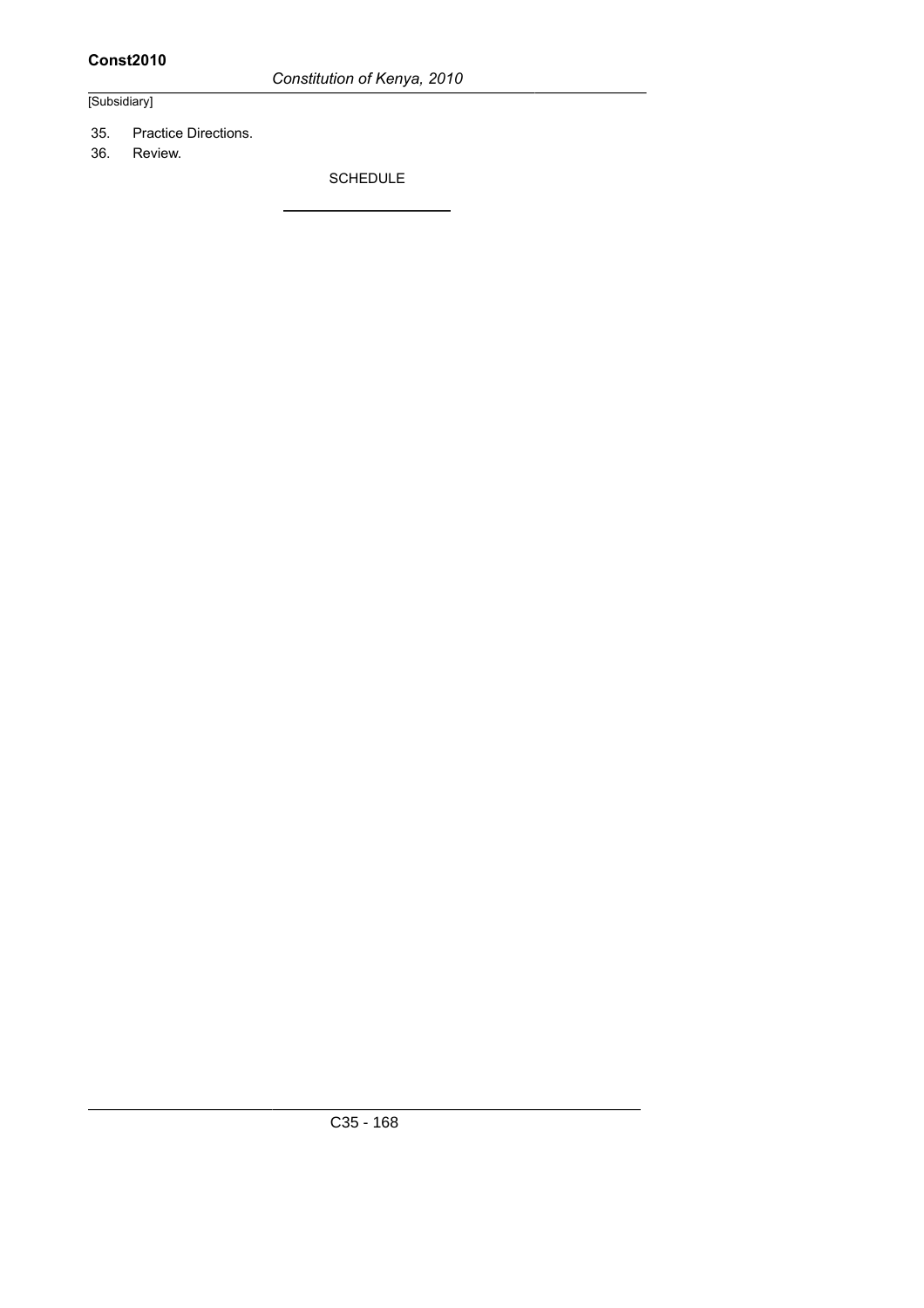# **CONSTITUTION OF KENYA (PROTECTION OF RIGHTS AND FUNDAMENTAL FREEDOMS) PRACTICE AND PROCEDURE RULES, 2013**

[L.N. 117/2013.]

#### PART I – PRELIMINARY

#### **1. Citation**

These rules may be cited as the Constitution of Kenya (Protection of Rights and Fundamental Freedoms) Practice and Procedure Rules, 2013.

#### **2. Interpretation**

In these rules, unless the context requires otherwise—

**"Constitution"** means the Constitution of Kenya;

**"costs"** means lawyers' fees and other disbursements of the parties but does not include court fees;

**"Court of Appeal"** means the Court of Appeal of Kenya established by Article 164 of the Constitution;

**"document"** includes—

- (a) any publication, or any matter written, expressed, or inscribed on any substance by means of letters, figures or marks, or by more than one of those means, that is intended to be used or may be used for the purpose of recording that matter; and
- (b) electronic files;

**"friend of the court"** is an independent and impartial expert on an issue which is the subject matter of proceedings but is not party to the case and serves to benefit the court with their expertise;

**"High Court"** means the High Court of Kenya established by Article 165 of the Constitution and includes courts with the status of a High Court established under Article 162(2) of the Constitution;

**"informal documentation"** includes any legible document in any language that is simple, does not conform to any particular form or rules of grammar and conveys information;

**"interested party"** means a person or entity that has an identifiable stake or legal interest or duty in the proceedings before the court but is not a party to the proceedings or may not be directly involved in the litigation;

**"person"** includes an individual, organisation, company, association or any other body of persons whether incorporated or unincorporated;

**"petitioner"** means any person who institutes proceedings or cross petitions under these rules and for the purposes of a cross petition includes a cross petitioner;

**"Registrar"** includes assistant and deputy registrar in any particular court;

**"respondent"** means a person who is alleged to have denied, violated or infringed, or threatened to deny, violate or infringe a right or fundamental freedom;

**"service"** means delivery of an order, summons, or other legal papers to the person required to respond to them; and

**"Supreme Court"** means the Supreme Court of Kenya established by Article 163 of the Constitution.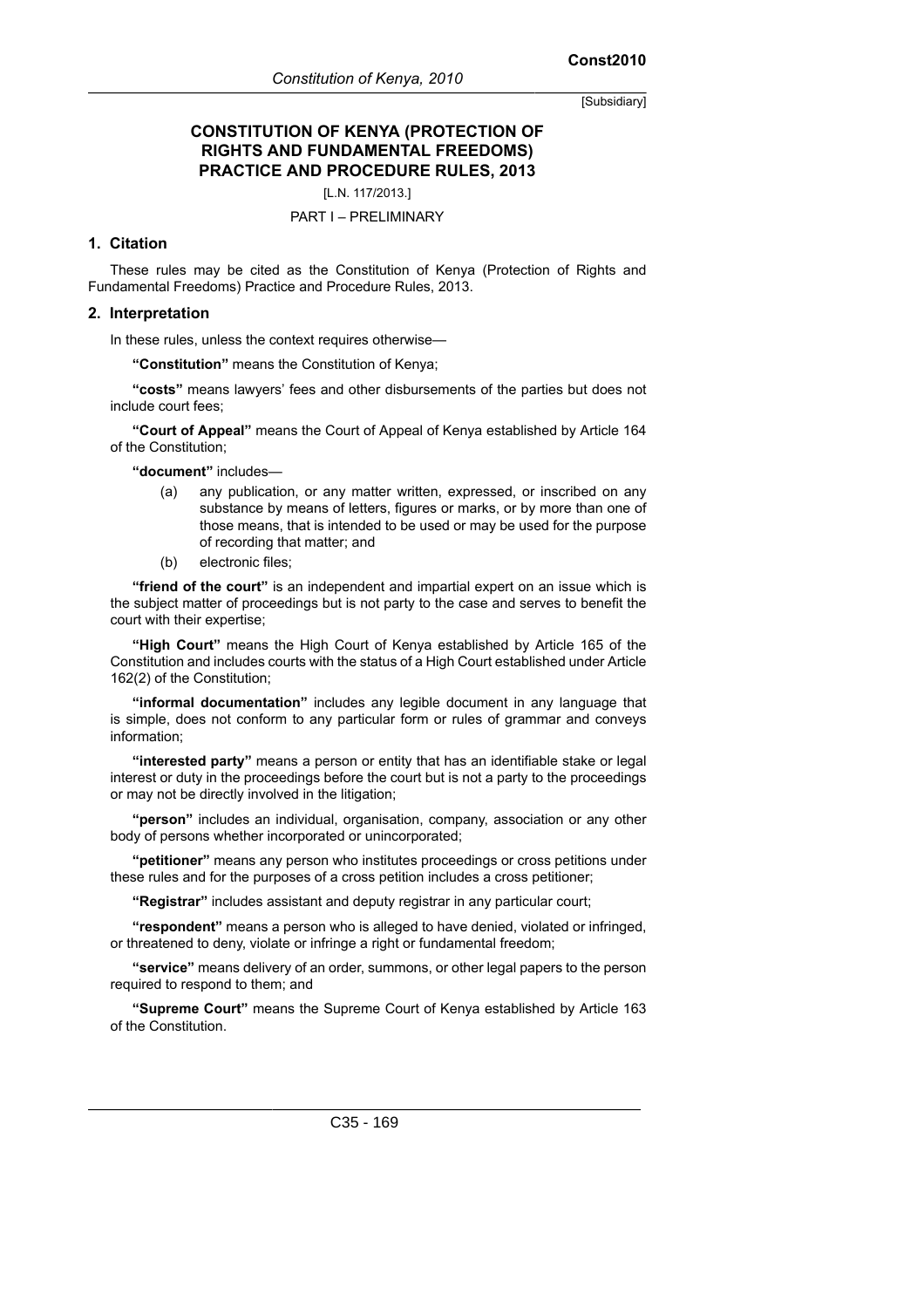#### **3. Scope and objectives**

(1) These Rules shall apply to all proceedings made under Article 22 of the Constitution.

(2) The overriding objective of these rules is to facilitate access to justice for all persons as required under Article 48 of the Constitution.

(3) These Rules shall be interpreted in accordance with Article 259(1) of the Constitution and shall be applied with a view to advancing and realising the—

(a) rights and fundamental freedoms enshrined in the Bill of Rights; and

(b) values and principles in the Constitution.

(4) The Court in exercise of its jurisdiction under these rules shall facilitate the just, expeditious, proportionate and affordable resolution of all cases.

(5) For the purpose of furthering the overriding objective, the Court shall handle all matters presented before it to achieve the—

- (a) just determination of the proceedings;
- (b) efficient use of the available and administrative resources;
- (c) timely disposal of proceedings at a cost affordable by the respective parties; and
- (d) use of appropriate technology.

(6) A party to proceedings commenced under these Rules, or an advocate for such party is under a duty to assist the Court to further the overriding objective of these rules and in that regard to—

- (a) participate in the processes of the Court; and
- (b) comply with the directions and orders of the Court.

(7) The Court shall pursue access to justice for all persons including the—

- (a) poor;
- (b) illiterate;
- (c) uninformed;
- (d) unrepresented; and
- (e) persons with disabilities

(8) Nothing in these rules shall limit or otherwise affect the inherent power of the Court to make such orders as may be necessary for the ends of justice or to prevent abuse of the process of the Court.

PART II – PROCEDURE FOR INSTITUTING COURT PROCEEDINGS

#### **4. Contravention of rights or fundamental freedoms**

(1) Where any right or fundamental freedom provided for in the Constitution is allegedly denied, violated or infringed or threatened, a person so affected or likely to be affected, may make an application to the High Court in accordance to these rules.

(2) In addition to a person acting in their own interest, court proceedings under sub rule (1) may be instituted by—

- (i) a person acting on behalf of another person who cannot act in their own name;
- (ii) a person acting as a member of, or in the interest of, a group or class of persons;
- (iii) a person acting in the public interest; or
- (iv) an association acting in the interest of one or more of its members.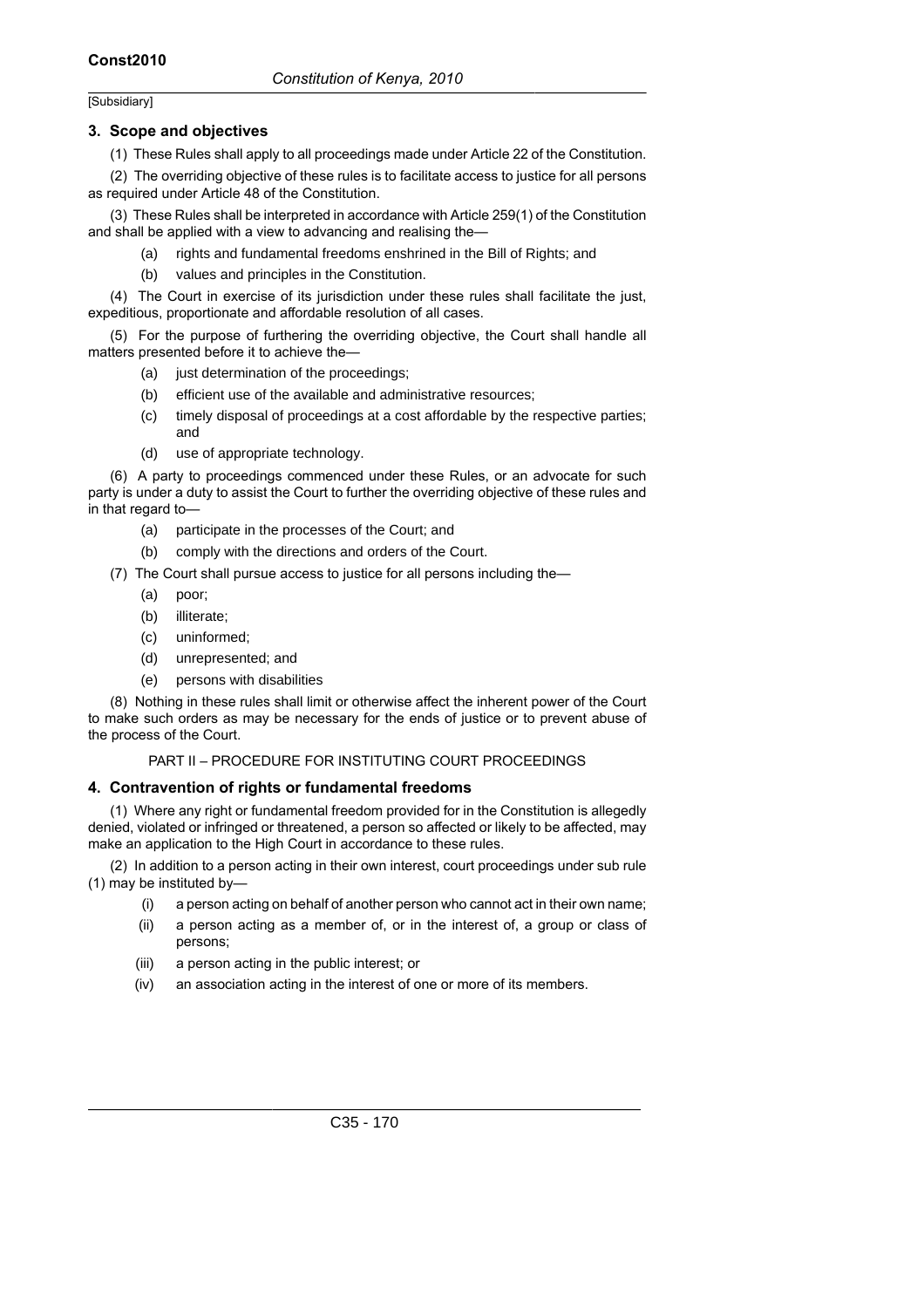# **5. Addition, joinder, substitution and striking out of parties**

The following procedure shall apply with respect to addition, joinder, substitution and striking out of parties—

- (a) Where the petitioner is in doubt as to the persons from whom redress should be sought, the petitioner may join two or more respondents in order that the question as to which of the respondent is liable, and to what extent, may be determined as between all parties.
- (b) A petition shall not be defeated by reason of the misjoinder or non-joinder of parties, and the Court may in every proceeding deal with the matter in dispute.
- (c) Where proceedings have been instituted in the name of the wrong person as petitioner, or where it is doubtful whether it has been instituted in the name of the right petitioner, the Court may at any stage of the proceedings, if satisfied that the proceedings have been instituted through a mistake made in good faith, and that it is necessary for the determination of the matter in dispute, order any other person to be substituted or added as petitioner upon such terms as it thinks fit.
- (d) The Court may at any stage of the proceedings, either upon or without the application of either party, and on such terms as may appear just—
	- (i) order that the name of any party improperly joined, be struck out; and
	- (ii) that the name of any person who ought to have been joined, or whose presence before the court may be necessary in order to enable the court adjudicate upon and settle the matter, be added.
- (e) Where a respondent is added or substituted, the petition shall unless the court otherwise directs, be amended in such a manner as may be necessary, and amended copies of the petition shall be served on the new respondent and, if the court thinks, fit on the original respondents.

# **6. Friend of the Court**

The following procedure shall apply with respect to a friend of the court—

- (a) The Court may allow any person with expertise in a particular issue which is before the Court to appear as a friend of the Court.
- (b) Leave to appear as a friend of the Court may be granted to any person on application orally or in writing.
- (c) The Court may on its own motion request a person with expertise to appear as a friend of the Court in proceedings before it.

#### **7. Interested party**

(1) A person, with leave of the Court, may make an oral or written application to be joined as an interested party.

(2) A court may on its own motion join any interested party to the proceedings before it.

#### **8. Place of filing**

(1) Every case shall be instituted in the High Court within whose jurisdiction the alleged violation took place.

(2) Despite sub rule (1), the High Court may order that a petition be transferred to another court of competent jurisdiction either on its own motion or on the application of a party.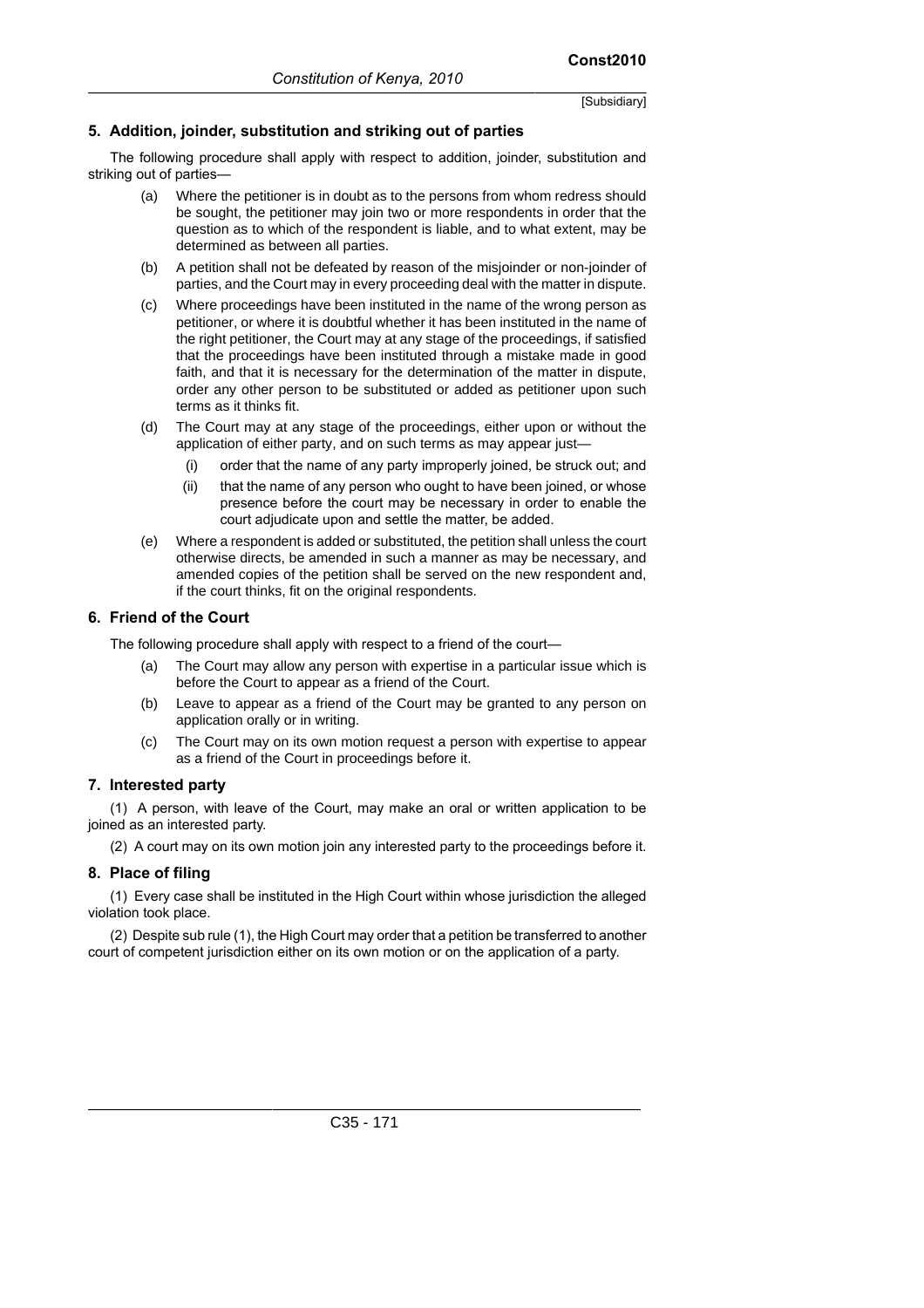#### **9. Notice of institution of the petition**

(1) The Court may direct that notice of institution of petition be posted on the Court notice board or be published in the Gazette, a daily newspaper with national circulation or the Judiciary's website.

- (2) The notice referred to in sub rule (1) shall—
	- (a) contain a brief summary of the case, reference to the provisions of the Constitution violated or infringed and the relief sought; and
	- (b) be approved by the Registrar.

#### **10. Form of petition**

(1) An application under rule 4 shall be made by way of a petition as set out in Form A in the Schedule with such alterations as may be necessary.

- (2) The petition shall disclose the following—
	- (a) the petitioner's name and address;
	- (b) the facts relied upon;
	- (c) the constitutional provision violated;
	- (d) the nature of injury caused or likely to be caused to the petitioner or the person in whose name the petitioner has instituted the suit; or in a public interest case to the public, class of persons or community;
	- (e) details regarding any civil or criminal case, involving the petitioner or any of the petitioners, which is related to the matters in issue in the petition;
	- (f) the petition shall be signed by the petitioner or the advocate of the petitioner; and
	- (g) the relief sought by the petitioner.

(3) Subject to rules 9 and 10, the Court may accept an oral application, a letter or any other informal documentation which discloses denial, violation, infringement or threat to a right or fundamental freedom.

(4) An oral application entertained under sub rule (3) shall be reduced into writing by the Court.

# **11. Documents to be annexed to affidavit or petition**

(1) The petition filed under these rules may be supported by an affidavit.

(2) If a party wishes to rely on any document, the document shall be annexed to the supporting affidavit or the petition where there is no supporting affidavit.

#### **12. Registrar to assist in filing of petitions**

The Registrar shall cause a prescribed form to be available in the Registry to assist petitioners who bring oral applications to have them reduced in writing.

#### **13. Petition filed under certificate of urgency**

A petition filed under certificate of urgency may be placed before a Judge for appropriate orders or directions.

#### **14. Service of petition**

(1) The petitioner shall serve the respondent with the petition, documents and relevant annexures within 15 days of filing or such time as the court may direct.

(2) Proof of service shall be the affidavit of service set out in Form B in the Schedule with such variations as may be necessary.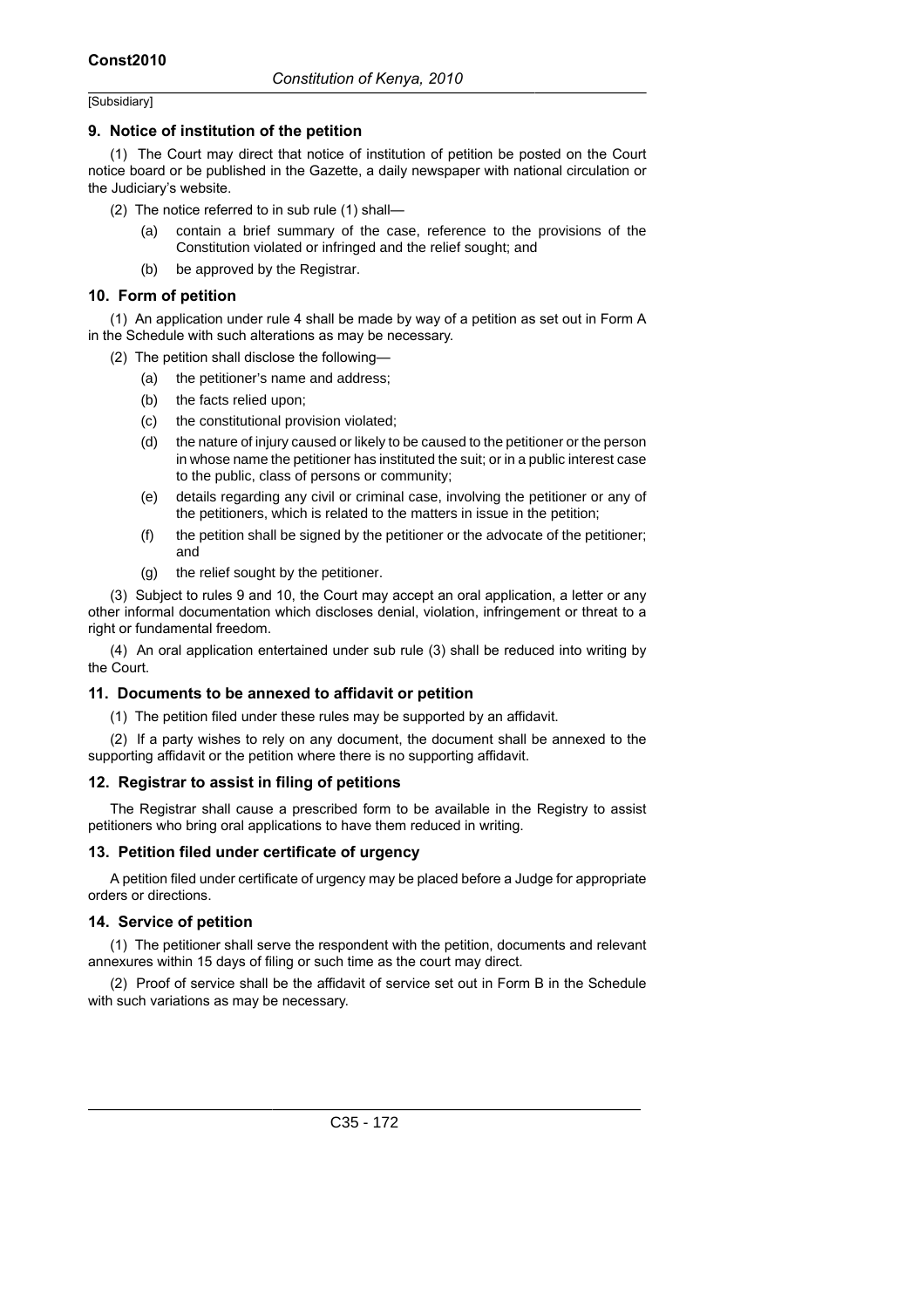(1) The Attorney-General or any other State organ shall within fourteen days of service of a petition respond by way of a replying affidavit and if any document is relied upon, it shall be annexed to the replying affidavit.

(2)

- (a) A respondent not in the category of sub-rule (1) shall within seven days file a memorandum of appearance and either a—
	- (i) replying affidavit; or
	- (ii) statement setting out the grounds relied upon to oppose the petition.
- (b) After filing either of the documents referred to in sub-rule (2)(a), a respondent may respond by way of a replying affidavit or provide any other written document as a response to the petition within fourteen days.

(3) The respondent may file a cross-petition which shall disclose the matter set out in rule 10(2).

#### **16. Failure to respond within stipulated time**

(1) If the respondent does not respond within the time stipulated in rule 15, the Court may hear and determine the petition in the respondent's absence.

(2) The Court may set aside an order made under subrule (1) on its own motion or upon the application of the respondent or a party affected by the order.

# **17. Consolidation**

The Court may on its own motion or on application by any party consolidate several petitions on such terms as it may deem just.

# **18. Amendment of pleadings**

A party that wishes to amend its pleadings at any stage of the proceedings may do so with the leave of the Court.

# **19. Formal applications**

A formal application under these rules shall be by Notice of Motion set out in Form D in the Schedule and may be supported by an affidavit.

PART III – HEARING AND DETERMINATION OF COURT PROCEEDINGS

# **20. Hearing of the petition**

(1) The hearing of the petition shall, unless the Court otherwise directs, be by way of—

- (a) affidavits;
- (b) written submissions; or
- (c) oral evidence.

(2) The Court may limit the time for oral submissions by the parties.

(3) The Court may upon application or on its own motion direct that the petition or part thereof be heard by oral evidence.

(4) The Court may on its own motion, examine any witness or call and examine or recall any witness if the Court is of the opinion that the evidence is likely to assist the court to arrive at a decision.

(5) A person summoned as a witness by the court may be cross examined by the parties to the petition.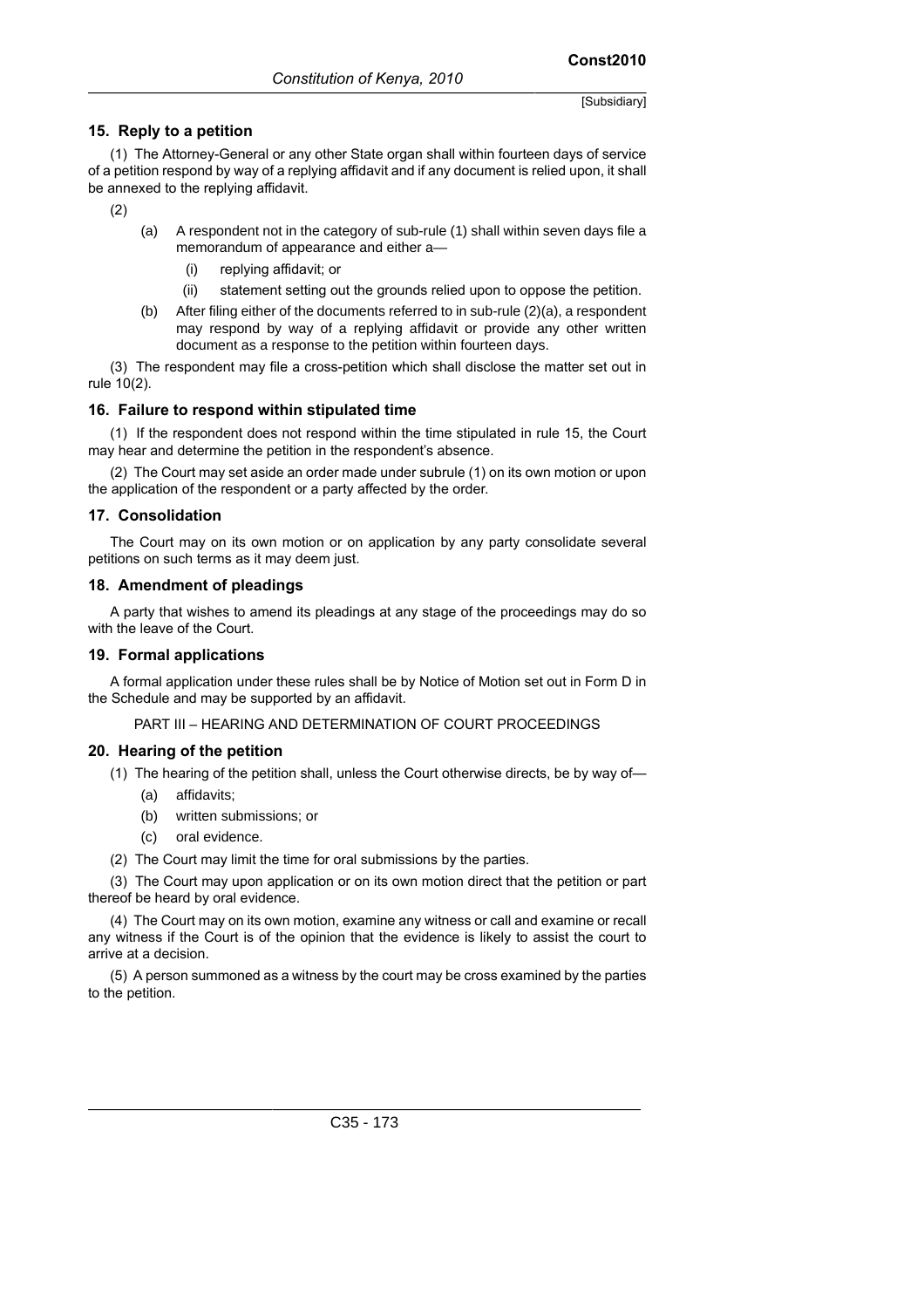#### **21. Evaluating petition for directions and allocating hearing dates**

(1) In giving directions on the hearing of the case, a Judge may require that parties file and serve written submissions within fourteen days of such directions or such other time as the Judge may direct.

(2) A party who wishes to file further information at any stage of the proceedings may do so with the leave of the Court.

(3) The Court may frame the issues for determination at the hearing and give such directions as are necessary for the expeditious hearing of the case.

#### **22. Written submissions**

(1) Each party may file written submissions.

(2) Subject to such directions as may be issued by the court, written submissions shall contain the following—

- (a) a brief statement of facts with reference to exhibits, if any, attached to the petition;
- (b) issues arising for determination; and
- (c) a concise statement of argument on each issue incorporating the relevant authorities referred to together with the full citation of each authority.

(3) Copies of the authorities to be relied on shall be attached to the written submissions.

#### **23. Conservatory or interim orders**

(1) Despite any provision to the contrary, a Judge before whom a petition under rule 4 is presented shall hear and determine an application for conservatory or interim orders.

(2) Service of the application in sub rule (1) may be dispensed with, with leave of the Court.

(3) The orders issued in sub-rule (1) shall be personally served on the respondent or the advocate on record or with leave of the Court, by substituted service within such time as may be limited by the Court.

#### **24. Application under rule 21**

(1) An application under rule 23 may be made by way of notice of motion or by informal documentation.

(2) Where an oral application is made under rule 23, the Court shall reduce it in writing.

#### **25. Setting aside, varying or discharge**

An order issued under rule 22 may be discharged, varied or set aside by the Court either on its own motion or on application by a party dissatisfied with the order.

#### **26. Costs**

(1) The award of costs is at the discretion of the Court.

(2) In exercising its discretion to award costs, the Court shall take appropriate measures to ensure that every person has access to the Court to determine their rights and fundamental freedoms.

#### **27. Withdrawal or discontinuance**

(1) The petitioner may—

- (a) on notice to the court and to the respondent, apply to withdraw the petition; or
- (b) with the leave of the court, discontinue the proceedings.

(2) The Court shall, after hearing the parties to the proceedings, decide on the matter and determine the juridical effects of that decision.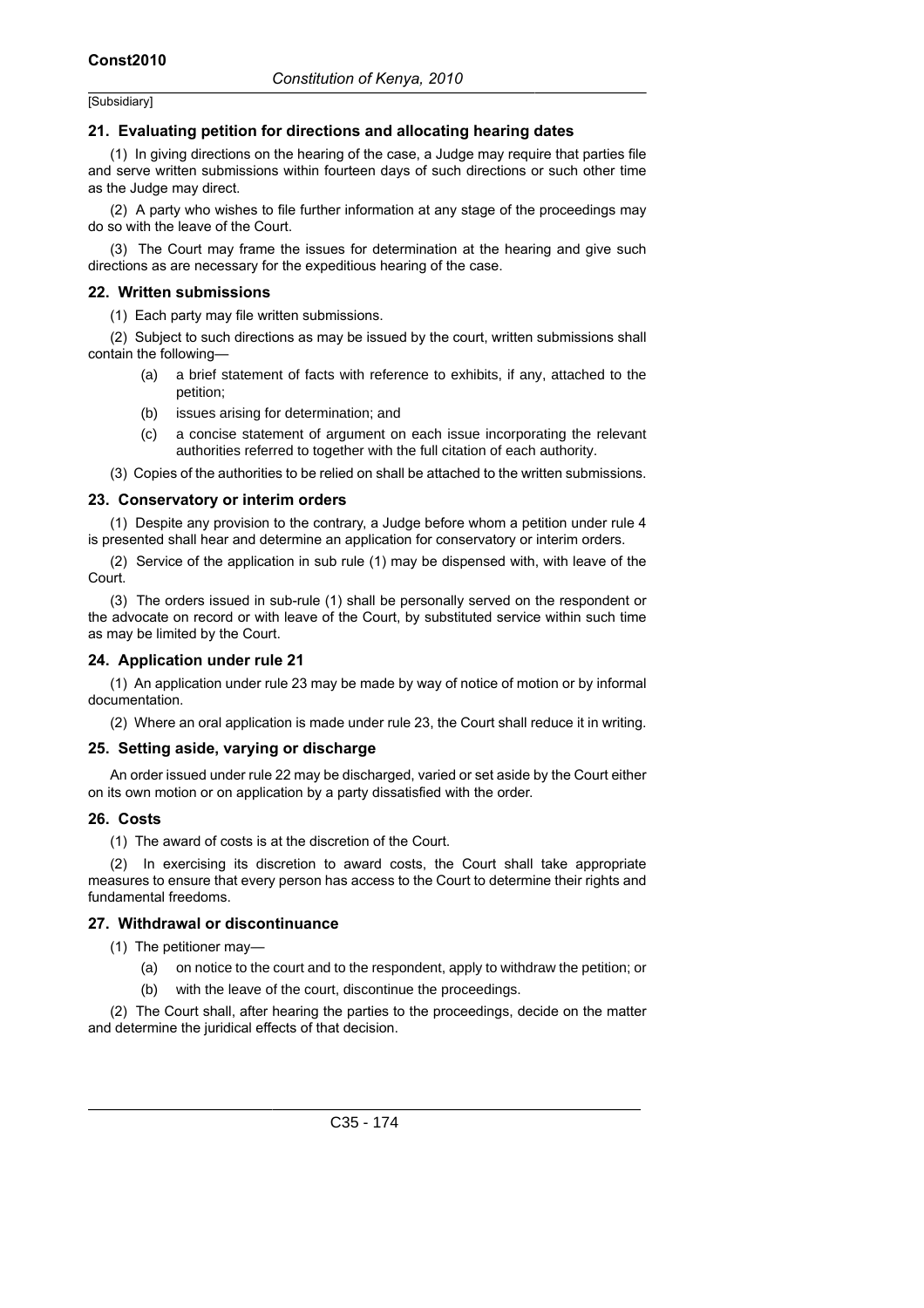(3) Despite sub rule (2), the Court may, for reasons to be recorded, proceed with the hearing of a case petition in spite of the wish of the petitioner to withdraw or discontinue the proceedings.

#### **28. Acquiescence**

If the respondent does not dispute the facts in the petition whether wholly or in part, the Court shall, after hearing the parties, make such orders as it may deem fit.

#### **29. Settlement by consent**

The parties may, with leave of the Court, record an amicable settlement reached by the parties in partial or final determination of the case.

#### **30. Extension of time**

The Court may extend time limited by these rules, or by any decision of the Court.

#### **31. Use of alternative dispute resolution**

The Court may refer a matter for hearing and determination by alternative dispute resolution mechanism.

#### **32. Stay pending appeal**

(1) An appeal or a second appeal shall not operate as a stay of execution or proceedings under a decree or order appealed.

(2) An application for stay of execution may be made informally immediately following the delivery of judgment or ruling and the court may issue such orders as it deems fit and just.

(3) A formal application for stay may be filed within 14 days of the decision appealed from or within such time as the court may direct.

#### **33. Court Fees**

There shall be paid in respect of all proceedings under these Rules the same court fees as are payable in respect of civil proceedings in the High Court in so far as the same are applicable.

#### **34. Waiver of court fees**

(1) A person who wishes to be exempted from paying court fees may apply to the Registrar.

(2) An application under sub-rule (1) may be made by informal documentation.

(3) The reasons for the Registrar's decision shall be recorded.

#### **35. Practice Directions**

The Chief Justice may issue practice directions for the better carrying out of these rules.

# **36. Review**

The Chief Justice may review these rules from time to time.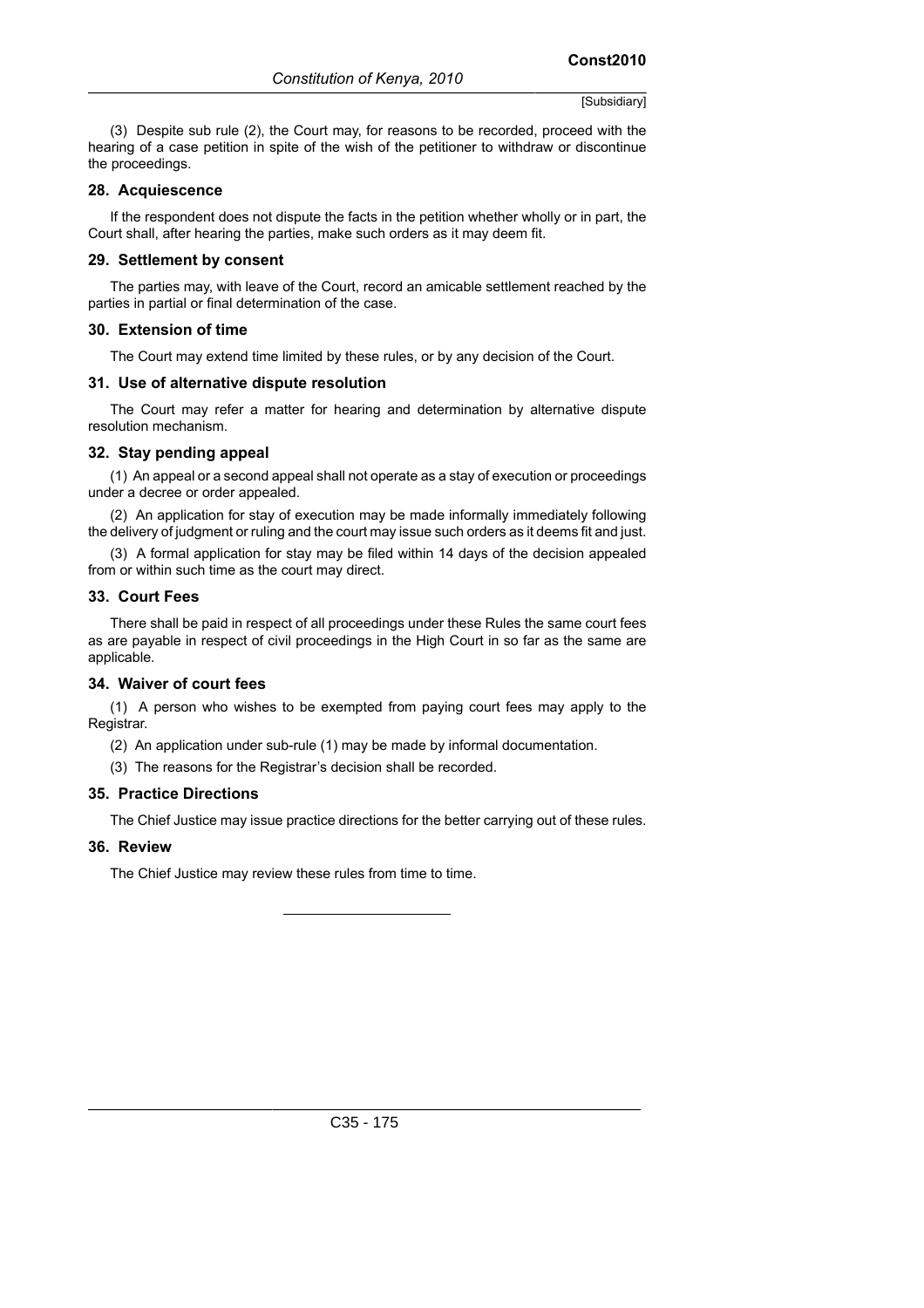# **Const2010**

| [Subsidiary]                                                                                                                                                                                                                                                                                                   |                                                 |  |  |  |
|----------------------------------------------------------------------------------------------------------------------------------------------------------------------------------------------------------------------------------------------------------------------------------------------------------------|-------------------------------------------------|--|--|--|
| <b>SCHEDULE</b>                                                                                                                                                                                                                                                                                                |                                                 |  |  |  |
| Form A                                                                                                                                                                                                                                                                                                         | [Rule 10(1).]                                   |  |  |  |
|                                                                                                                                                                                                                                                                                                                |                                                 |  |  |  |
|                                                                                                                                                                                                                                                                                                                |                                                 |  |  |  |
| IN THE MATTER OF ARTICLE 22(1)                                                                                                                                                                                                                                                                                 |                                                 |  |  |  |
| IN THE MATTER OF ALLEGED CONTRAVENTION OF RIGHTS<br>OR FUNDAMENTAL FREEDOMS UNDER ARTICLE (insert                                                                                                                                                                                                              |                                                 |  |  |  |
|                                                                                                                                                                                                                                                                                                                |                                                 |  |  |  |
| <b>BETWEEN</b>                                                                                                                                                                                                                                                                                                 |                                                 |  |  |  |
|                                                                                                                                                                                                                                                                                                                |                                                 |  |  |  |
| <b>AND</b>                                                                                                                                                                                                                                                                                                     |                                                 |  |  |  |
|                                                                                                                                                                                                                                                                                                                |                                                 |  |  |  |
| TO:<br>The High Court of Kenya                                                                                                                                                                                                                                                                                 |                                                 |  |  |  |
| Petition of A.B (insert names of Petitioner) of (insert<br>The<br>concisely set out, in consecutively numbered paragraphs and should address the following:<br>the facts of the case,<br>(a)<br>nature of the injury caused or likely to be caused to Petitioner or public in public<br>(b)<br>interest suits. | address<br>О1<br>the Republic of Kenya is<br>as |  |  |  |
| details regarding any civil, criminal or other litigation involving the Petitioner which<br>(C)                                                                                                                                                                                                                |                                                 |  |  |  |
|                                                                                                                                                                                                                                                                                                                |                                                 |  |  |  |
|                                                                                                                                                                                                                                                                                                                |                                                 |  |  |  |
| Or that such other order(s) as this Honourable Court shall deem just.                                                                                                                                                                                                                                          |                                                 |  |  |  |
| DATED at  this  day of  20                                                                                                                                                                                                                                                                                     |                                                 |  |  |  |
| Petitioner/Advocate for the Petitioner                                                                                                                                                                                                                                                                         |                                                 |  |  |  |
| DRAWN & FILED BY:                                                                                                                                                                                                                                                                                              |                                                 |  |  |  |
| TO BE SERVED UPON:                                                                                                                                                                                                                                                                                             |                                                 |  |  |  |
|                                                                                                                                                                                                                                                                                                                |                                                 |  |  |  |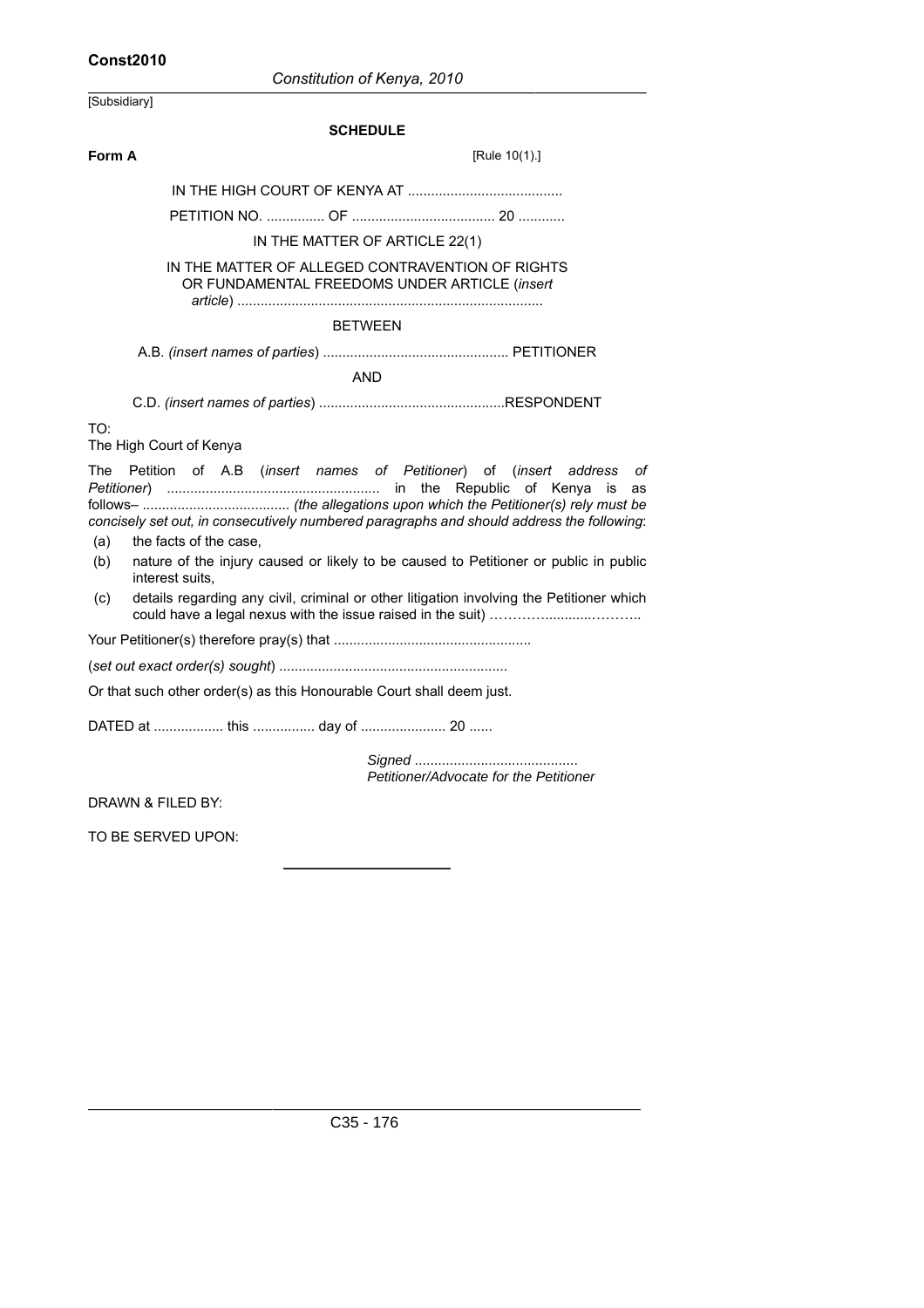**Form B** [Rule 14(2).]

#### **AFFIDAVIT OF SERVICE**

#### (*Title*)

I.............................................................of................................... an adult of sound mind/ advocate/ a police officer/a process server of the court make oath and say as follows: (1) On ................................, 20 ................... at ................. (time) I served the petition/replying affidavit/document in this case on .................................(name) at ............................... (place) by tendering a copy thereof to him/her and requiring a signature on the original. He/She signed/refused to sign the petition/replying affidavit/document. He/She was personally known to me/was identified to me by ......................................... and admitted that he/she was the respondent/ petitioner. (2) Not being able to find the respondent/petitioner on ......................, 20 ............ at ................... (time) I served the petition/ replying affidavit/document on ................................... (name) an adult member of the family of the respondent/ petitioner who is residing with him/her. (3) Not being able to find the respondent/petitioner or any person on whom service could be made, on ..................... , 20 ............ at .................. (time), I affixed a copy of the petition/ replying affidavit/document to the outer door of .......................................... being the house in which he/she ordinarily resides/carries on business/personally works for gain. I was accompanied by ................................................................ who identified the house to me. (4) (Otherwise specify the manner in which the petition/replying affidavit/document was served). SWORN by the said .............................................................. this .................. day ............................. of ......................................................, 20 .............. Before me ......................................................................................... ............................................................ *A Commissioner of Oaths/Magistrate*. **Form C** [Rule 22(3).] **SUBSTITUTED SERVICE BY ADVERTISEMENT** To: ............................................................................... of ................................................................................ Take notice that a petition has been filed in the ......................... Court at ............................ in Civil Suit No. ............... of 20 ..............., in which you are named as respondent. Service of the petition on you has been ordered by means of this advertisement. A copy of the petition may be obtained from the court at ...................................... (insert postal address of registry). And further take notice that, unless you enter an appearance within ............................ days, the case will be heard in your absence.

C35 - 177